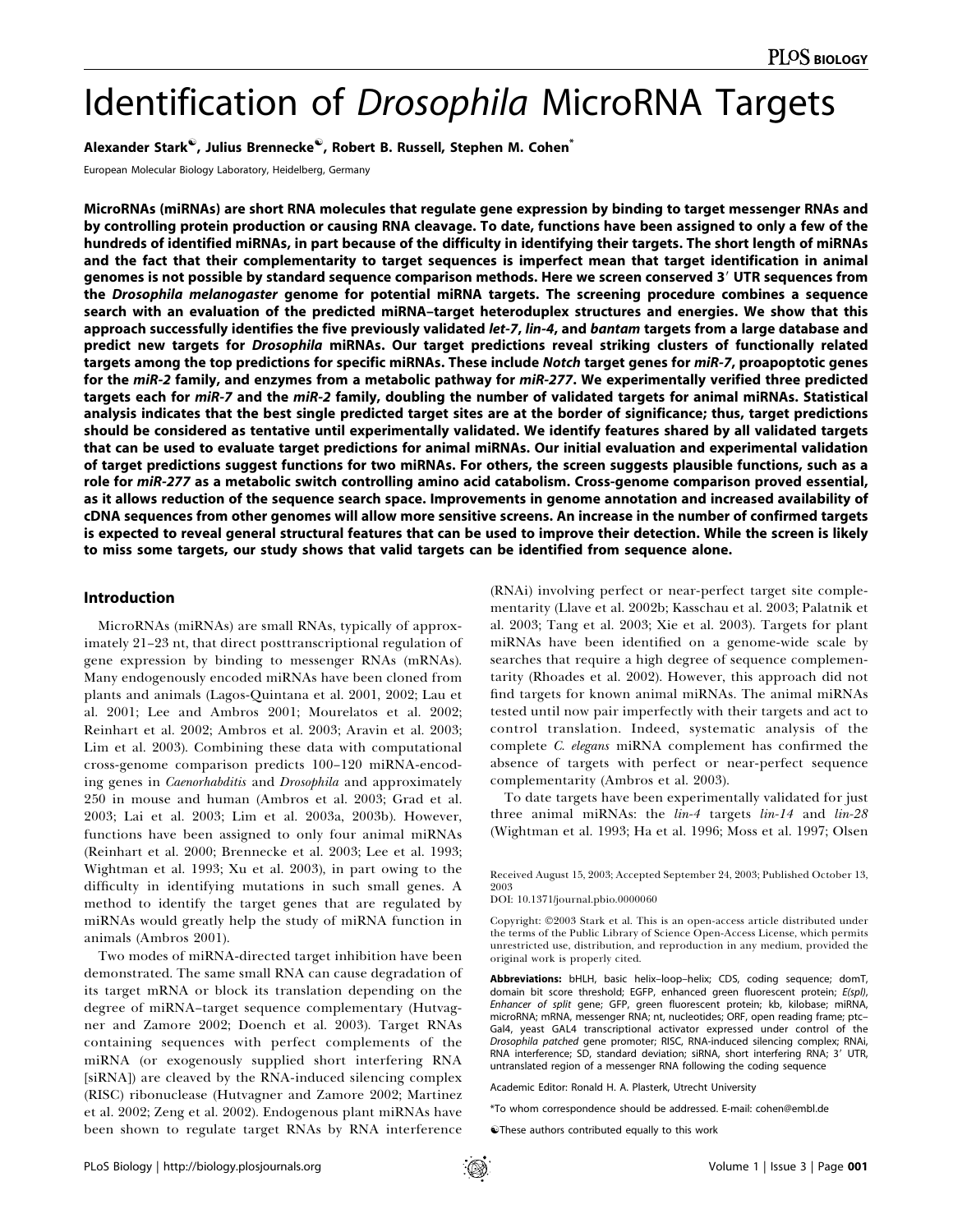and Ambros 1999; Seggerson et al. 2002), the let-7 targets lin-41 and lin-57/hbl-1 (Reinhart et al. 2000; Slack et al. 2000; Abrahante et al. 2003; Lin et al. 2003), and the bantam target hid (Brennecke et al. 2003). These miRNA-target duplexes contain mismatches, gaps, and G:U basepairs at different positions. Even allowing for G:U basepairs, the longest contiguous alignments in these examples range from 8 to 10 nt. Such limited information content makes it difficult to identify targets within whole-genome or transcriptome databases, since standard alignment methods produce many false positives with such short variable sequences. Furthermore, the small number of validated examples makes the development and benchmarking of a generally applicable computational method problematic at present. Here we present a screen for miRNA targets in Drosophila that identifies all of the previously known miRNA targets and we demonstrate that it successfully predicts new targets that we validate experimentally.

### Results

#### Database Design

For each of the validated miRNA–target pairs, functional target sites are located in the 3' untranslated region (UTR) of the mRNA and are conserved in the  $3'$  UTRs of the homologous genes from related species (Wightman et al. 1993; Moss et al. 1997; Pasquinelli et al. 2000; Brennecke et al. 2003). We used pairwise comparison of the  $3'$  UTRs of orthologous genes in related genomes to identify conserved 3' UTR sequences. Figure 1A shows the resulting pattern of 3' UTR conservation for the known targets in worms and flies. The vast majority of miRNA target sites (red bars in Figure 1A) are located in blocks of conserved sequence (white blocks in Figure 1A). Figure 1B shows cross-genome conservation of these miRNA target sites. A striking pattern of uninterrupted conservation emerges at the end of the target sequences that pair with the 5' end of the miRNAs.

To permit genome-wide searches for targets of Drosophila miRNAs, a conserved 3' UTR database was prepared by comparison of Drosophila melanogaster and Drosophila pseudoobscura 3' UTRs. As very few 3' UTRs are defined by cDNA sequence data in *D. pseudoobscura*, we used genomic sequence following the last exon of the *D. pseudoobscura* gene as the orthologous UTR (see Materials and Methods). Last exons were reliably detected in *D. pseudoobscura* for approximately two-thirds of D. melanogaster genes. On average, 22% of the D. melanogaster 3' UTR sequence is conserved in the predicted D. pseudoobscura 3' UTR. Much of this reflects isolated blocks of very high conservation interspersed among less-conserved sequence. Use of conserved 3' UTRs reduces the expected number of sequence matches that would occur at random by 4- to 5-fold in relation to full-length 3' UTRs, and severalfold further compared to the full transcriptome. We considered using the Anopheles gambiae genome to extend the crossspecies' comparison. Although genome annotation identifies orthologs for two-thirds of D. melanogaster genes (Zdobnov et al. 2002), we were unable to identify the last *D. melanogaster* exon for approximately half of these. We therefore chose not to require conservation in Anopheles, but use it as an additional level of validation for predicted Drosophila targets, where possible.

#### Screening Strategy

We have adopted a two-step approach to target identification that combines a sensitive sequence database search with an RNA folding algorithm to evaluate the quality of the RNA duplex formed between the miRNA and its predicted targets. We examined the known target sites for lin-4, let-7, and bantam for common features. All of these sites showed better complementarity to the 5' end of the miRNA, with no obvious common features elsewhere (Figure 2A and 2B). There were few sequence mismatches or G:U basepairs in the alignment of the first eight residues at the  $5'$  end of the miRNA. We used the alignment tool HMMer (Eddy 1996) to search for sequences complementary to the first eight residues of the miRNA, allowing for G:U mismatches. Where possible, the corresponding sites were also identified in the D. pseudoobscura 3' UTR, and the sites from both genomes were considered, since the regions outside of the sequence match can vary between the two organisms, leading to differences in subsequent steps (see below).

The identified sequences were extended to the length of the miRNA plus five residues to allow for bulges and were evaluated for their ability to form energetically favorable RNA–RNA duplexes with the miRNA using Mfold, which combines knowledge of known RNA structures with thermodynamic parameters, such as those involved in basepairing to evaluate the free energy of folding  $(\Delta G)$  (Mathews et al. 1999; Zuker et al. 1999). Mfold requires a single linear sequence as input, so each predicted target was linked to the miRNA using a standard hairpin-forming linker sequence (GCGGGGAC-GC). An example of the Mfold output is shown in Figure 2C for the top-scoring bantam miRNA target site that we had previously identified in the 3' UTR of hid (Brennecke et al. 2003).

The Mfold free energy of folding  $(\Delta G)$  was determined for each predicted target, which allows predicted sites to be ranked according to  $\Delta G$ . However,  $\Delta G$  depends on miRNA length and GC content, so it is not possible to distinguish systematically real targets from random matches using the raw  $\Delta G$  score or to compare different miRNAs. Instead, we calculated Z-values as a measure of nonrandomness, with an average random site scoring  $Z = 0$  ( $Z =$  standard deviations [SD] above the mean of background matches). Figure 2D shows the distribution of folding energies for predicted targets of the bantam miRNA compared to 10,000 randomly selected target sequences.

Most of the previously validated targets have more than one predicted miRNA-binding site in their 3' UTRs. Use of the Z-value allows us to add the scores of several sites within one UTR by selecting only those scores that are different from background matches. This is not possible with  $\Delta G$  alone because even average random matches have favorable energy values (Figure 2D) and the sum of several average random matches in a UTR could score better than a single true site. We have selected  $Z \geq 3$  as a cutoff value, as folding energies of more than 3 SD above the mean ( $Z \ge 3$ ) are expected to occur for only 0.3% of random matches. Use of a higher Z-value increases the likelihood that predictions are correct, but also increases the risk of missing out contributions from real sites of lower folding energy. For example, only three of the five conserved bantam sites previously identified in the hid 3' UTR score  $Z \geq 3$  (with the best site at  $Z = 7.4$ ). We evaluated our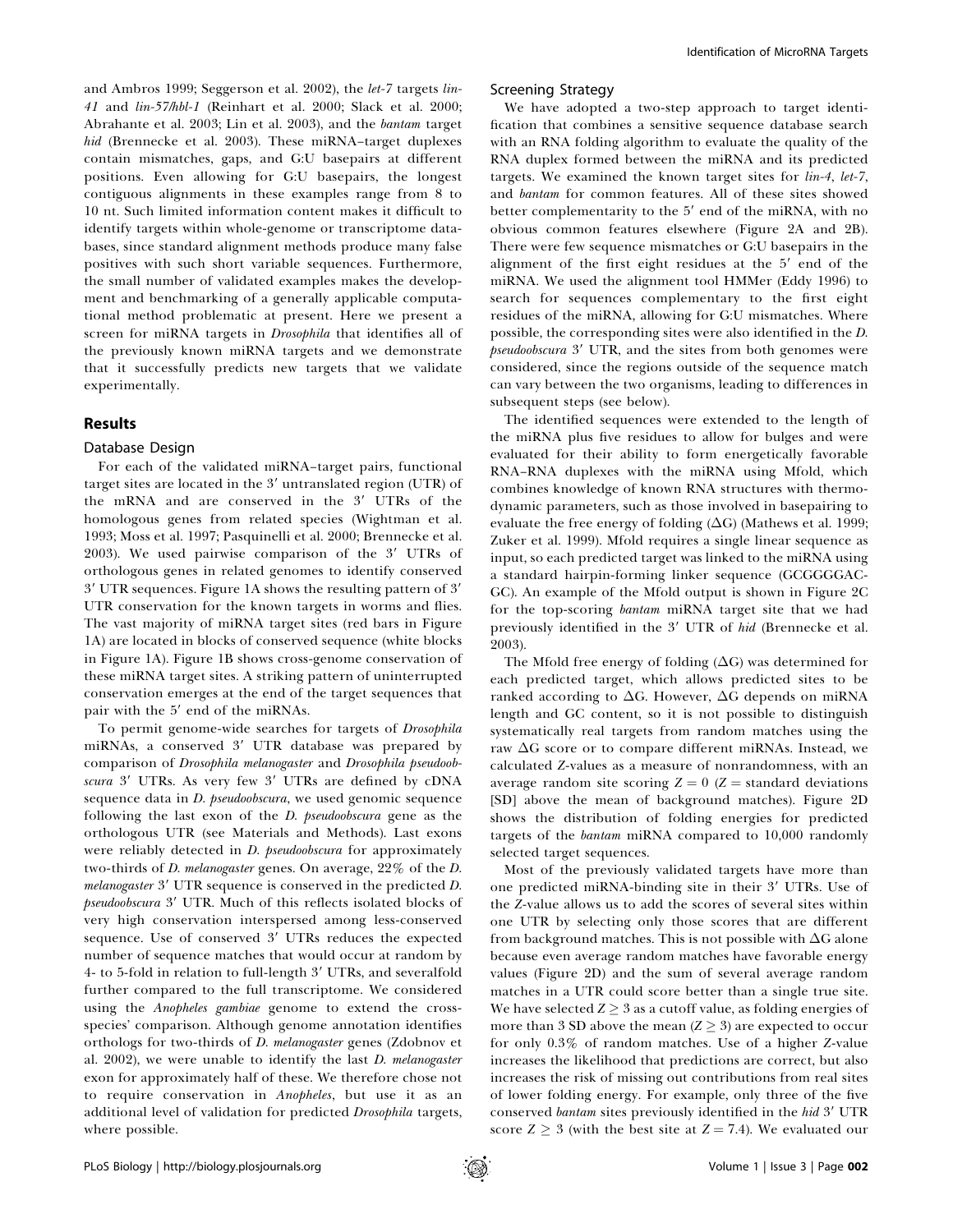



# B

| $let-7$                                                                         |              |   |   |   |   |   |   |   |   |   |   |   |   |              |   |   |   |   |   |   |   |   |   |   |   |   |              |
|---------------------------------------------------------------------------------|--------------|---|---|---|---|---|---|---|---|---|---|---|---|--------------|---|---|---|---|---|---|---|---|---|---|---|---|--------------|
| lin57-1                                                                         |              |   |   | с |   |   |   |   |   |   | А | с |   |              | с | с | G |   |   | с | с |   | с | с |   | с | А            |
| lin57-3                                                                         | c            |   |   | А | с | с |   |   |   |   |   | А | А |              | G | с | c |   |   | с |   |   | с | с |   | с | с            |
| lin57-5                                                                         | А            | с |   | G |   |   | с |   | C |   |   |   |   |              |   |   |   |   |   | G |   |   |   |   |   | с | с            |
| lin57-6                                                                         |              |   |   |   |   |   |   |   |   | G |   | с |   | с            | А | с |   |   |   | с |   |   | C | с |   | с | $\mathbb{C}$ |
| lin57-7                                                                         | А            | с |   |   |   | c |   | C | G | c | А | с | т | $\mathsf{T}$ |   | C | А |   | т | с |   |   | с | с |   | с | А            |
| lin57-9                                                                         |              | А | с |   |   | G |   |   |   | G |   |   | А | c            | с |   |   |   |   | G |   |   |   | С |   | с | А            |
| $lin41-1$                                                                       | А            | с |   |   |   |   |   |   |   |   |   |   | А |              |   | G |   |   |   |   |   |   |   | C |   | с | А            |
| $lin41-2$                                                                       | $\mathbf{C}$ | с | с |   |   |   |   |   | Α |   | Α | с | Α | А            | с | С | Α |   |   | с |   | G | с | с |   | с | т            |
|                                                                                 |              |   |   |   |   |   |   |   |   |   |   |   |   |              |   |   |   |   |   |   |   |   |   |   |   |   |              |
| $lin-4$                                                                         |              |   |   |   |   |   |   |   |   |   |   |   |   |              |   |   |   |   |   |   |   |   |   |   |   |   |              |
|                                                                                 |              | с |   | с | Α |   |   |   | с | А | A | А | A | А            |   |   | G | с |   | с |   | с | А | G | G | Α | A            |
|                                                                                 |              |   |   |   |   |   |   |   |   |   |   |   |   |              |   |   |   |   |   |   |   |   |   |   |   |   | А            |
|                                                                                 |              |   | c |   |   |   |   | G |   |   |   |   |   |              | с |   |   | А | А |   |   | с | Α | G | в | А |              |
|                                                                                 |              | с | А |   |   |   |   |   |   |   |   |   | А |              |   | с | C |   |   |   |   |   |   | G | G | G | А            |
|                                                                                 |              |   |   |   |   |   |   |   |   |   | c | T | с | А            |   |   | G | А |   |   |   |   |   | G | G | А | A            |
|                                                                                 |              | с |   | C |   | G |   |   | Α |   |   |   | c | т            |   |   |   | А |   |   |   |   | А | G | G | G | А            |
|                                                                                 |              |   |   | ۸ | G |   |   |   |   |   | Α | Α |   | G            |   |   | А | А | А |   |   |   |   | G | G | Α | A            |
| lin14-1<br>$lin14-2$<br>$lin14-3$<br>$lin14-4$<br>lin14-5<br>lin14-6<br>lin14-7 |              | G |   |   | А |   |   |   |   |   |   | Α |   | А            | А |   |   |   |   |   |   |   |   | G | G | G | А            |

| bantam |                                                         |  |      |  |  |  |  |                                                         |  |  |  |  |  |  |  |  |
|--------|---------------------------------------------------------|--|------|--|--|--|--|---------------------------------------------------------|--|--|--|--|--|--|--|--|
| hid-1  |                                                         |  |      |  |  |  |  | G T T C A T C A T C A T A T T C A A A T T G G T C T C A |  |  |  |  |  |  |  |  |
| hid-2  |                                                         |  |      |  |  |  |  | TTTTTGGAATGCACATHATGATCTCT                              |  |  |  |  |  |  |  |  |
| hid-3  | C C A A T T C C C A A A A A T C G C A T T G A T C T C A |  |      |  |  |  |  |                                                         |  |  |  |  |  |  |  |  |
| hid-4  |                                                         |  |      |  |  |  |  | TTGCTAATTAGTTTTCACAATGATCTCG                            |  |  |  |  |  |  |  |  |
| hid-5  |                                                         |  | ATAT |  |  |  |  | A C A T A A A T A T C A T T A T T G A T C T C A         |  |  |  |  |  |  |  |  |

#### Figure 1. Features of Known miRNA Target Sequences

(A) Comparison of sequence conservation in the 3' UTRs of miRNA target genes. For  $lin-14$ ,  $lin-28$ ,  $lin-41$ , and  $lin-57$ , comparison was between  $C$ . elegans and C. briggsae. For hid, comparison was between D. melanogaster and D. pseudoobscura. White regions indicate conservation, and black regions are not conserved under the conditions used for producing the 39 UTR database (see Materials and Methods for details). The positions of predicted miRNA target sites from the literature are shown in red. Most of these UTRs contain multiple predicted target sequences, and while regulation of the UTR has been experimentally validated in each case, most individual sites have not been tested for function.

(B) Detailed comparison of the pattern of sequence conservation in the conserved sites. Target site length is miRNA length plus 5 nt. For lin-57 we excluded three of the eight previously predicted sites that were not located in conserved sequence blocks and included a newly identified ninth site that is conserved. White type on black indicates residues that are not identical in the target sites in the two genomes. Black type on white indicates identity. All residues basepairing with positions 2-8 of the miRNA are identical in the conserved sites in both genomes. DOI: 10.1371/journal.pbio.0000060.g001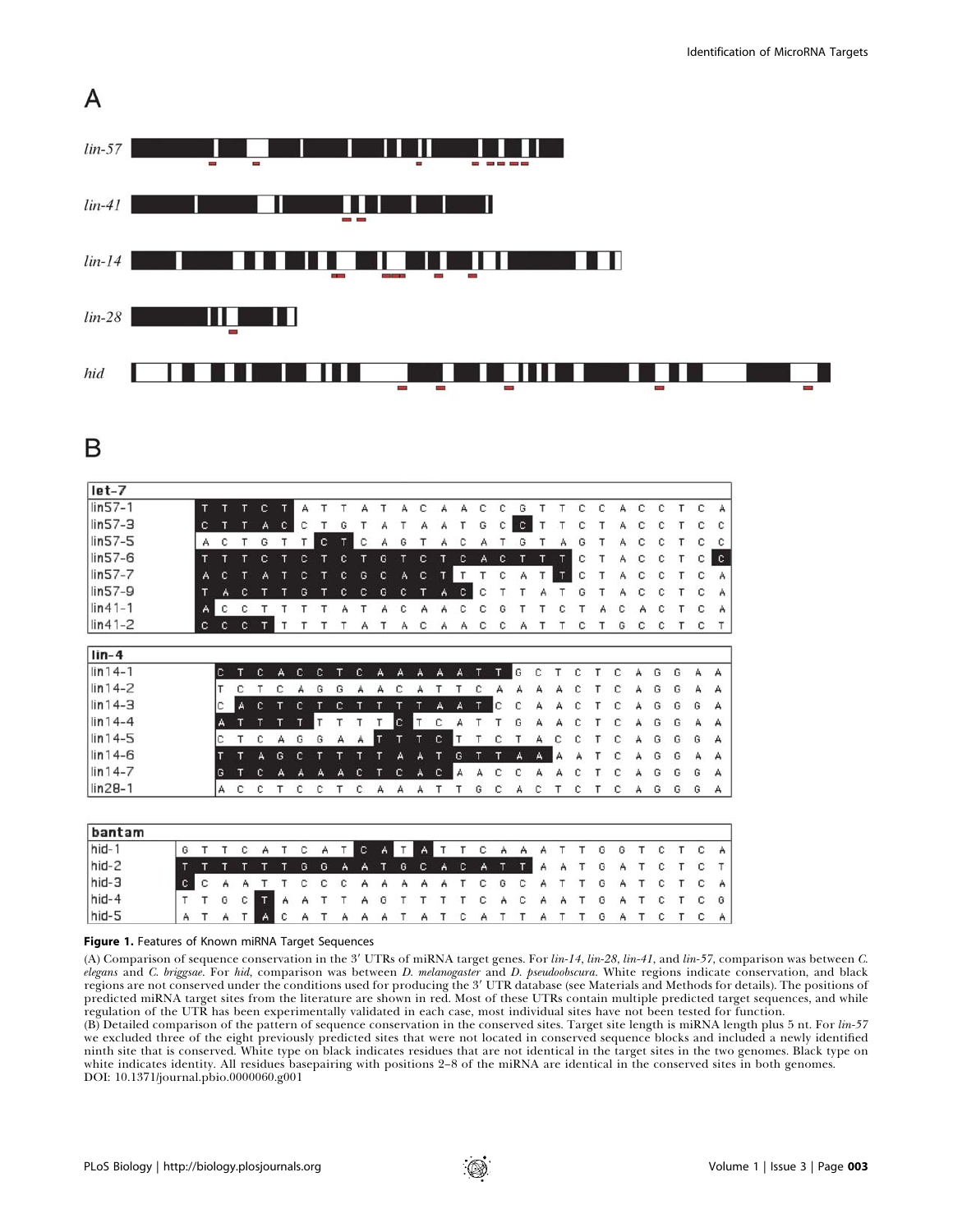

Figure 2. miRNA Target Prediction Strategy

(A) let-7, lin-4, and bantam miRNA sequences showing the pattern of basepairing to their known targets. Yellow indicates a conventional basepair. Orange indicates a G:U basepair. Blue indicates a mismatch. The black bars indicate the positions of loops in the target sequence. Note that the extra bases that form the loops in the target sequences are not shown. Sequences are shown at the length of the miRNA. (B) Quantitation of the data from (A). This comparison shows that the 59 ends of the miRNA are always involved in good pairing with target

sequences and suggests that searches for complementarity to the first eight residues of the miRNA would select all known targets. (C) Graphic representation of the Mfold output for the *bantam* miRNA and a target site from the 3' UTR of the hid gene. To use Mfold, it is necessary to join the predicted target site (red) and the miRNA (blue) into a single sequence using a hairpin-forming linker sequence. In this example, the target sequence and the miRNA are the same length, so the additional 5 nt in the tail of the predicted target sequence are not shown. (D) Plot of the Mfold free energy distribution for 10,000 random sequences (green) and for predicted targets of the bantam miRNA (red). X-axis:  $\Delta G$  calculated for each site by Mfold.

DOI: 10.1371/journal.pbio.0000060.g002

predictions by the best single site in the  $3'$  UTR ( $Z_{\text{max}}$ ) and by the sum of sites with  $Z \geq 3$  (Z<sub>UTR</sub>).

#### Tests with Previously Validated Targets

Table 1 summarizes the performance of the method in predicting the known targets of the C. elegans miRNAs lin-4 and let-7 and the Drosophila miRNA bantam. The Drosophila hid gene ranked first of all predicted bantam targets sorted by the single best site  $(Z_{\text{max}})$  or by the sum of sites  $(Z_{\text{UTR}})$ . All of the known targets of  $lin-4$  and  $let-7$  were found when their  $3'$ UTRs were added to the Drosophila 3' UTR database. Like hid, the let-7 target lin-57 ranked near the top of the list by both measures. With several sites predicted of  $Z \geq 3$ , *lin-57* ranked first by  $Z_{UTR}$ . Its best single site ranked in position 2 ( $Z = 6.8$ ). C. elegans lin-14 was predicted to contain multiple lin-4 sites (Wightman et al. 1993). Three of these scored  $Z \geq 3$ . *lin-14* ranked first when the list of predicted lin-4 targets was sorted for  $Z_{UTR}$ , although the best single site in  $lin-14$  placed it in position 20 ( $Z = 4.3$ ). The *lin-4* target *lin-28* and the *let-7* target lin-41 ranked highly when the lists were sorted for the best single site, but ranked lower when multiple sites were summed because they had few high-scoring sites. The Drosophila homolog of lin-41, dpld, also ranked high among *let-7* targets ( $Z = 5.6$ ; see below). We compared our results with previous target predictions from the literature that have not been experimentally validated (Table 1). Our screen supports some of them (e.g., let-7 regulating lin-14), but we consider others unlikely because they rank very low on their lists or have no sites of  $Z \geq 3$  (e.g., *let-7* and *lin-28* or *miR-4* and *m4*). The predicted miR-14 target Drice (Xu et al. 2003) is unlikely to be valid because the site is not conserved in the predicted Drice 3' UTR from D. pseudoobscura.

This analysis shows that all known targets were detected and ranked among the top-scoring predictions in genomewide searches. This suggests that other valid targets should rank among the small number of best predictions that can be tested experimentally. Of particular interest were three miRNAs for which we predicted clusters of functionally related targets:  $miR$ -7, the  $miR$ -2 family, and  $miR$ -277 (Table 2; Table 3). Clustering of top-scoring sites in a group of related genes is likely to be significant when it arises from an unbiased genome-wide analysis. miR-7 and miR-2 were selected for target validation.

## miR-7 Regulates Notch Targets

Among the top 10 predictions for miR-7, we found Enhancer of split  $(E(spl))$  and Bearded (Brd) complex genes (Figure 3A). HLHm3 encodes a basic helix–loop–helix (bHLH) transcrip-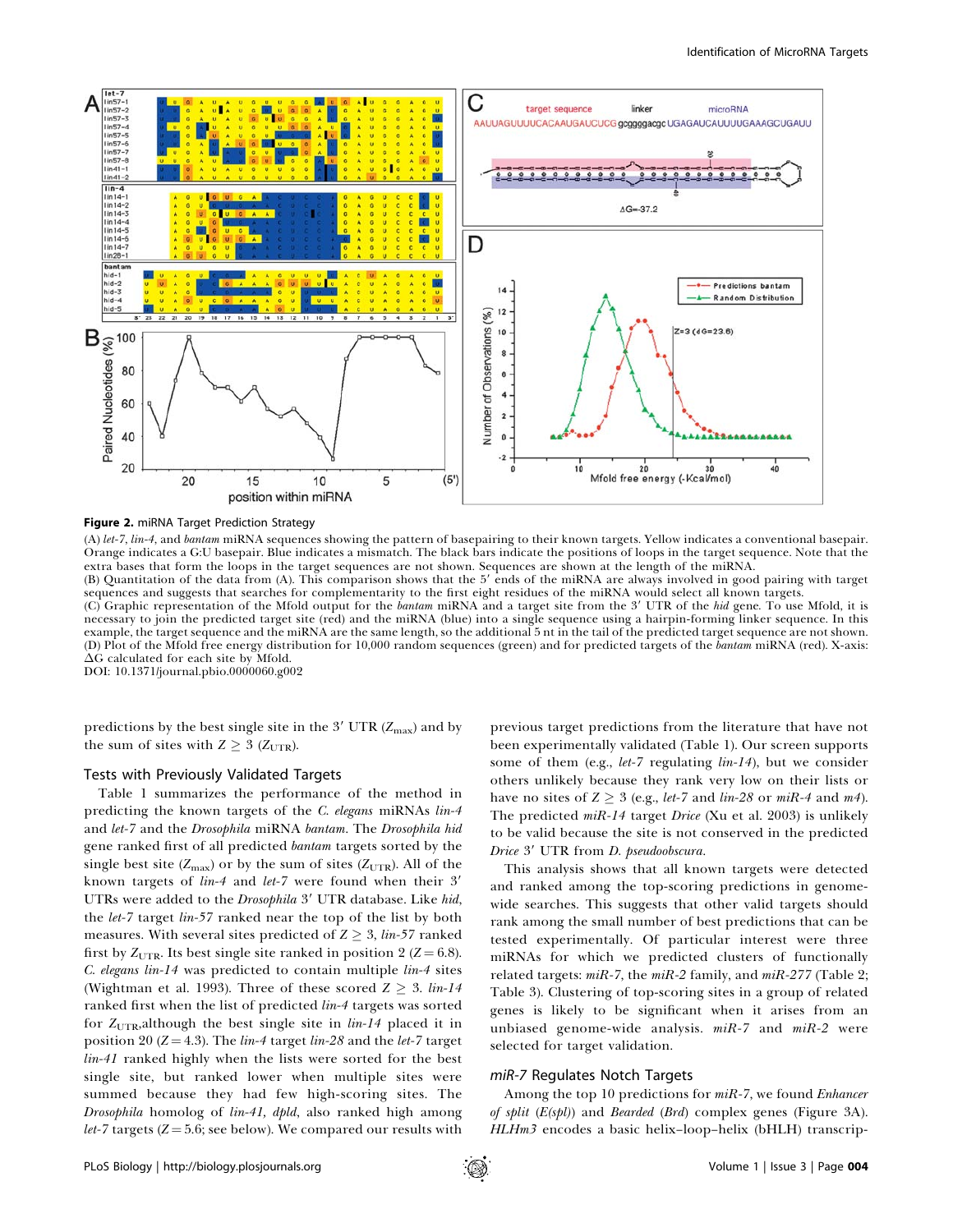| miRNA-Target Pair      | $\Delta G$ | $Z_{\text{Max}}$ | Rank $Z_{Max}$ | # $Z \geq 3$   | Rank $Z_{UTR}$       | References                                     |
|------------------------|------------|------------------|----------------|----------------|----------------------|------------------------------------------------|
| <b>Confirmed Pairs</b> |            |                  |                |                |                      |                                                |
| $lin-4/lin-14$         | $-29.9$    | 4.3              | 20             | 3              |                      | Wightman et al. (1993);<br>Ha et al. (1996)    |
| $lin-4/lin-28$         | $-30.9$    | 4.6              | 8              | 1              | 15                   | Moss et al. (1997)                             |
| let-7/lin-41           | $-32.3$    | 6.4              | 3              | $\overline{2}$ | 20                   | Reinhart et al. (2000);<br>Slack et al. (2000) |
| let-7/lin-57 (hbl-1)   | $-33.4$    | 6.8              | $\overline{2}$ | 14             | $\mathbf{1}$         | Abrahante et al. (2003);<br>Lin et al. (2003)  |
| bantam/hid             | $-37.4$    | 7.4              | 1              | 3              | $\mathbf{1}$         | Brennecke et al. (2003)                        |
| <b>Predicted Pairs</b> |            |                  |                |                |                      |                                                |
| $lin-4/lin-41$         | $-28.9$    | 4.0              | 32             | 1              | 36                   | Slack et al. (2000)                            |
| $lin-4/lin-57$         | $-21.6$    | 1.7              | 361            | 0              |                      | Abrahante et al. (2003);<br>Lin et al. (2003)  |
| let-7/lin-14           | $-35.1$    | 7.2              | 1              | 13             | 2                    | Reinhart et al. (2000)                         |
| let-7/lin-28           | $-20.6$    | 2.8              | 861            | 0              |                      | Moss and Tang (2003)                           |
| $miR-13a/hb$           |            |                  |                | 0              |                      | Abrahante et al. (2003)                        |
| $miR-4/hb$             |            |                  |                | 0              |                      | Abrahante et al. (2003)                        |
| $miR-3/hb$             |            |                  |                | 0              |                      | Abrahante et al. (2003)                        |
| $miR-11/HLHm8$         | $-29.4$    | 4.7              | 27             |                | 46 (predicted UTR)   | Lai (2002)                                     |
| $miR-4/m4$             | $-21.5$    | 2.1              | 272            | 0              |                      | Lai (2002)                                     |
| miR-7/HLHm3            | $-37.3$    | 7.0              | 2              |                | 16                   | Lai (2002)                                     |
| $miR-7/T$ om           | $-34.5$    | 6.1              | 5              | 2              |                      | Lai (2002)                                     |
| miR-14/Drice           |            |                  |                | 0              | (Site not conserved) | Xu et al. (2003)                               |

Table 1. Assessment of Predictions for Known and Predicted miRNA Targets

Confirmed pairs indicates experimentally validated target 3' UTRs.  $\Delta$ G, Z<sub>Max</sub>, and Z<sub>UTR</sub> are defined in the text. Predicted pairs indicates examples predicted in the literature for which there was no experimental validation. The let-7/lin-14 pair ranks very high on the list of let-7 predictions and is likely to be a functional target. The lin-4/lin-41 pair requires experimental validation. The other C. elegans predictions cannot be distinguished from random matches. The 5' end of the K box shows sequence complementarity to the miR-2/miR-13 family and to miR-6 and miR-11 (Lai 2002). The prediction of HLHm8 as a target for miR-11 seems plausible (using predicted UTR), as do the two miR-7 GY box-based predictions. None of the conserved sites predicted for Drosophila hunchback (Abrahante et al. 2003) were on our lists because of interrupted 5' alignments. DOI: 10.1371/journal.pbio.0000060.t001

tional repressor; Tom and m4 encode Brd family proteins. The bHLH repressor hairy was also among the top 10. These sites were conserved in the orthologous genes from Anopheles, when those could be identified. This prompted us to examine all the genes in  $E(spl)$  and Brd complexes for miR-7 sites. We found possible target sites in many of them. Alignment of these sites showed a pattern of  $5'$  end conservation quite similar to that for validated targets, with no mismatches and few G:U basepairs for about half of these genes (Figure 3B).

To assess the validity of some of the predicted targets, transgenic flies expressing the miR-7 miRNA and several sensor transgenes were prepared. A genomic fragment containing the  $miR-7$  hairpin was cloned into the  $3'$  UTR of a UAS–DSRed2 plasmid to allow GAL4-dependent expression of  $miR-7$ . The 3' UTRs of  $HLHm3$ ,  $m4$ , and hairy were cloned into a tubulin promoter–EGFP (enhanced green fluorescent protein) reporter plasmid. As a control, a specific miR-7 sensor transgene was produced by cloning two copies of a perfect complement of the  $miR-7$  miRNA sequence into the  $3'$ UTR of the tubulin promoter–EGFP reporter. The miR-7 sensor was expressed uniformly in the wing imaginal disc. GAL4-dependent expression of miR-7 miRNA reduced expression of miR-7 green fluorescent protein (GFP) sensor transgene (Figure 3C). As the target sites in the sensor construct are perfect complements of the miR-7 miRNA, this is expected to be due to RNAi. GAL4-dependent expression of  $miR-7$  also reduced expression of the  $m4$  3' UTR sensor transgene (Figure 3D). The  $miR-7$  site in  $m4$  is identical in D. pseudoobscura and conserved in Anopheles.

Expression of  $miR-7$  also caused a clear downregulation of the hairy 3' UTR sensor transgene, although its overall level of expression was lower in the wing disc (Figure 3E). The hairy gene has been cloned and cDNAs sequenced from two additional insect genomes: the flour beetle Tribolium castanaeum and Drosophila simulans. The predicted miR-7-binding site is conserved in these genomes, as well as in Anopheles, and shows striking conservation of alignment at the 5' and 3' ends of the predicted miRNA-binding site (Figure 3F). The level of expression of the  $HLHm3$  3' UTR sensor was too low to be reliably studied, but also showed regulation by  $miR-7$ . Again, the  $miR-7$  site in  $HLHm3$  is identical in D. pseudoobscura. These observations validate the utility of the screen in predicting new miRNA targets.

To assess miR-7 function in vivo, we examined wings in which  $miR-7$  was overexpressed under ptc-Gal4 control. Notching of the wing margin was observed (Figure 3G), which is characteristic of reduced Notch signaling (de Celis and Garcia Bellido 1994; Diaz-Benjumea and Cohen 1995; Rulifson and Blair 1995; Micchelli et al. 1997). The Notch target cut was expressed at reduced levels in the miR-7-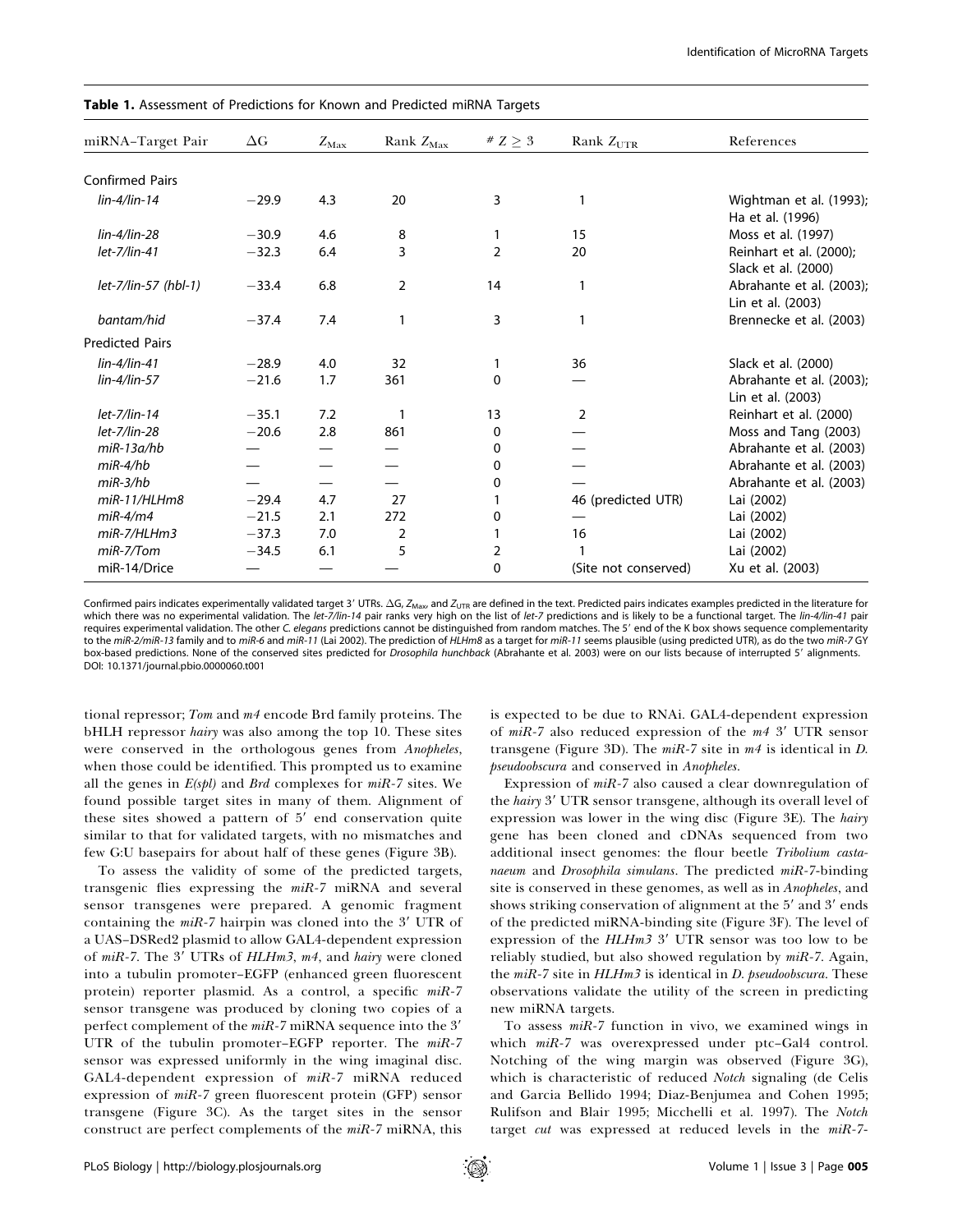|  |  |  | Table 2. Top Ten Predictions for miR-7 and miR-2a |  |  |  |  |
|--|--|--|---------------------------------------------------|--|--|--|--|
|--|--|--|---------------------------------------------------|--|--|--|--|

| $miR-7$        | $\Delta G$ | $Z_{\rm max}$ | # $Z \geq 3$   | $Z_{\text{UTR}}$ | Gene         | Alignment                                                                                                                                                                                                                                                                                                                                                                                                                                                                                                                                                                                                                                                                                                                                                                           | Flags                    | $Ag Z \geq 3$                    |
|----------------|------------|---------------|----------------|------------------|--------------|-------------------------------------------------------------------------------------------------------------------------------------------------------------------------------------------------------------------------------------------------------------------------------------------------------------------------------------------------------------------------------------------------------------------------------------------------------------------------------------------------------------------------------------------------------------------------------------------------------------------------------------------------------------------------------------------------------------------------------------------------------------------------------------|--------------------------|----------------------------------|
| $\overline{1}$ | $-38.7$    | 7.47          | $\mathbf{1}$   | 7.47             | CG14989-RB   | ACAGCAGAAUCACGC - AGGG - CUUCCA<br>UGUUGUUUUAGUG - - AUC - - AGAAGGU<br>***+**+******---**---******                                                                                                                                                                                                                                                                                                                                                                                                                                                                                                                                                                                                                                                                                 |                          | $\ddot{}$                        |
| $\overline{2}$ | $-37.3$    | 7.03          | $\mathbf{1}$   | 7.03             | HLHm3        | GCAACAAGAUCCGUU - - - - GUCUUCCA<br>UGUUGUUUUAG - - - - UGAUCAGAAGGU                                                                                                                                                                                                                                                                                                                                                                                                                                                                                                                                                                                                                                                                                                                |                          | NF                               |
| 3              | $-35.3$    | 6.39          | $\mathbf{1}$   | 6.39             | CG17657-RA   | $+******+***+**********$<br>ACAACGGUUAAG - - - CGCUGCGUCUUCCA<br>UGUUGUU - - - - - UUAGUGAU - CAGAAGGU                                                                                                                                                                                                                                                                                                                                                                                                                                                                                                                                                                                                                                                                              |                          | NF                               |
| 4              | $-35.0$    | 6.29          | $\mathbf{1}$   | 6.29             | hairy        | *****++--------*+**+-********<br>ACAGCAAAUCAG - - CAAA - - AGUCUUCCA<br>UGUUGUUU - - - - UAGU - - GAUCAGAAGGU                                                                                                                                                                                                                                                                                                                                                                                                                                                                                                                                                                                                                                                                       |                          | $\begin{array}{c} + \end{array}$ |
| 5              | $-34.5$    | 6.13          | $\overline{2}$ | 11.78            | Tom          | ***+****-----**---*********<br>- UAGCC - GAAUCAUU - GUCUUCCA<br>UGUUG - UUUUAGUGAUCAGAAGGU                                                                                                                                                                                                                                                                                                                                                                                                                                                                                                                                                                                                                                                                                          |                          | $\ddot{}$                        |
| 6              | $-33.9$    | 5.94          | $\mathbf{1}$   | 5.94             | hep          | $-+*+*--+****+*-*********$<br>GCAGCAACAGUCGC - AGUUUUUCA<br>UGUUGUU - UUAGUGAUCAGAAGGU                                                                                                                                                                                                                                                                                                                                                                                                                                                                                                                                                                                                                                                                                              | 5' cons<br>$CDS+$        | NF                               |
| 7              | $-33.8$    | 5.91          | $\mathbf{1}$   | 5.91             | CG8944-RA    | $+ * * + * * * - * + * * + * * + * * + * *$<br>ACGACAAGAUCAAGCGCUACGUCUG - CCA<br>UGUUGUUUUAG - - - - UGAU - CAGA - AGGU                                                                                                                                                                                                                                                                                                                                                                                                                                                                                                                                                                                                                                                            | 5' helix<br>$CDS+$       | NF                               |
| 8              | $-33.1$    | 5.68          | $\mathbf{1}$   | 5.68             | CG10540-RA   | - CGACAAAGCG - - GCCCAAUAGUCUUCCA<br>UGUUGUUUU - - AGUG - - - - AUCAGAAGGU                                                                                                                                                                                                                                                                                                                                                                                                                                                                                                                                                                                                                                                                                                          |                          |                                  |
| 9              | $-31.8$    | 5.27          | $\mathbf{1}$   | 5.27             | CG10444-RA   | GCGACC - AAAA - CAG - - AGUCUUCCA<br>UGUUG - UUUU - AGU - GAUCAGAAGGU<br>+*+**--***--**---*********                                                                                                                                                                                                                                                                                                                                                                                                                                                                                                                                                                                                                                                                                 | $\overline{\phantom{0}}$ | NF                               |
| 10             | $-31.5$    | 5.17          | $\mathbf{1}$   | 5.17             | m4           | - CAGCUUU - - AAUCAAC - - - GUCUUCCG<br>UGUUG - - - UUUUAGU - - GAUCAGAAGGU<br>$- * * + * - - - - * * * * * - - - - * * * * * * * + + +$                                                                                                                                                                                                                                                                                                                                                                                                                                                                                                                                                                                                                                            |                          | $\begin{array}{c} + \end{array}$ |
| $m$ i $R$ -2a  | $\Delta G$ | $Z_{\rm max}$ | # $Z \geq$ 3   | $Z_{\text{UTR}}$ | Gene         | Alignment                                                                                                                                                                                                                                                                                                                                                                                                                                                                                                                                                                                                                                                                                                                                                                           | Flags                    | $Ag Z \geq 3$                    |
| $\mathbf{1}$   | $-39.0$    | 6.78          | $\overline{2}$ | 11.85            | CG1969-RB    | ----------GCUGGCUGGC-GGUG<br>CGAGUAGUUUCGACCGAC - - ACUAU                                                                                                                                                                                                                                                                                                                                                                                                                                                                                                                                                                                                                                                                                                                           | 5' cons<br>5' helix      | NF                               |
| $\overline{2}$ | $-38.6$    |               | $\mathbf{1}$   | 6.66             | CG4269-RA    | GCUCCUG - - CAU - GGAUUGGCUGUGAUA<br>CGAG - - - UAGU - UUC - GACCGACACUAU                                                                                                                                                                                                                                                                                                                                                                                                                                                                                                                                                                                                                                                                                                           | mispairing<br>-          |                                  |
|                |            | 6.66          |                |                  |              |                                                                                                                                                                                                                                                                                                                                                                                                                                                                                                                                                                                                                                                                                                                                                                                     |                          |                                  |
| 3              | $-38.0$    | 6.49          | $\mathbf{1}$   | 6.49             | reaper       | - CUCAUCAAAGCGA - - - UUGUGAUA<br>CGAGUAGUUUCG - - ACCGACACUAU                                                                                                                                                                                                                                                                                                                                                                                                                                                                                                                                                                                                                                                                                                                      | $\overline{\phantom{0}}$ | NF                               |
| 4              | $-34.3$    | 5.42          | $\mathbf{1}$   | 5.42             | GLaz         | GCUUUGAU - - - - GAGC - - GCUGUGAUA<br>CGAG - - - - UAGUUUCGACCGACACUAU                                                                                                                                                                                                                                                                                                                                                                                                                                                                                                                                                                                                                                                                                                             | mispairing               |                                  |
| 5              | $-33.5$    | 5.19          | $\mathbf{1}$   | 5.19             | BG:DS05899.3 | ***+--------+***--**********<br>GUUCAUCCCUU - - GGCGUUG - GGCUGUGU - UA<br>CGAGUAG - - - - UUUCG - - - - ACCGACAC - UAU                                                                                                                                                                                                                                                                                                                                                                                                                                                                                                                                                                                                                                                             | 5' helix                 | NF                               |
| 6              | $-33.2$    | 5.1           | $\mathbf{1}$   | 5.1              | Scr          | *******------**----*******--**<br>GCUCGGUG - GGAGUG - GGUG - GUGGUG<br>CGAGU - A - GUUUCG - ACCG - ACACUAU                                                                                                                                                                                                                                                                                                                                                                                                                                                                                                                                                                                                                                                                          |                          |                                  |
| $\overline{7}$ | $-33.0$    | 5.04          | $\mathbf{1}$   | 5.04             | hbs          | ****+-*--++**+--**+--***+*+<br>--- CAUGCGGC - GCUCGAAGGCUGUGAUA<br>CGAGUA - GUU - UCGA - - - - CCGACACUAU                                                                                                                                                                                                                                                                                                                                                                                                                                                                                                                                                                                                                                                                           |                          |                                  |
| 8              | $-32.8$    | 4.99          | $\mathbf{1}$   | 4.99             | amon         | $\cdots \cdot \star \star \star \cdot \star + + \cdots \star \star \star \cdots \cdot \star \star \star \star \star \star \star \star \star \star \star \star$<br>GUUCAA - UAAAAGUGCUGGCUGUG - - -<br>CGAGU - AGUUU - - - CGACCGACACUAU                                                                                                                                                                                                                                                                                                                                                                                                                                                                                                                                             | 5' helix                 |                                  |
| 9              | $-32.5$    | 4.9           | $\mathbf{1}$   | 4.9              | grim         | ${\color{red} \star+{\color{red} \star}+{\color{red} \star}+{\color{red} \star}+{\color{red} \star}+{\color{red} \star}+{\color{red} \star}+{\color{red} \star}+{\color{red} \star}+{\color{red} \star}+{\color{red} \star}+{\color{red} \star}+{\color{red} \star}+{\color{red} \star}+{\color{red} \star}+{\color{red} \star}+{\color{red} \star}+{\color{red} \star}+{\color{red} \star}+{\color{red} \star}+{\color{red} \star}+{\color{red} \star}+{\color{red} \star}+{\color{red} \star}+{\color{red}$<br>GCUCAAUCAAAGCGCA - - - UUGUGAU -<br>CGAGU - AGUUUCG - - - ACCGACACUAU<br>$\begin{array}{l} \color{blue}{\color{blue}\star\star\star\star\star\star\star\star\star\star\star\star\star\star\ldots\,-\,-\,-\,+\,\star\star\star\star\star\star\star\,.} \end{array}$ | $\overline{\phantom{0}}$ | NF                               |

 $\Delta$ G, Z<sub>max</sub>, and Z<sub>UTR</sub> are explained in the text. Alignment: The target site is shown on top. Conventional basepairs are indicated by asterisks and G:U basepairs by plus signs; mismatches and gaps are indicated by dashes. Flags: The "5' conservation" (5' cons) flag identifies sites that differ in the two genomes at any residue complementary to<br>positions 2–7 of the miRNA. The "5' helix" flag ident predicted site overlaps coding sequence on the same strand; "CDS-" indicates that the overlap is on the opposite strand. In some cases, Mfold structures include basepairs that are not between the miRNA and its target. "Mispairing" flags sites with artificially high folding energies. Ag (Z ≥ 3): A*nopheles* genes that cannot be reliably identified by<br>our criteria are indicated as "NF." For sign. Absence of a site or a Z score < 3 is indicated by a minus sign. Heavy outlining indicates those loci that would pass stringent filtering of the lists using the flags and requiring lack of a conserved target in an Anopheles ortholog. DOI: 10.1371/journal.pbio.0000060.t002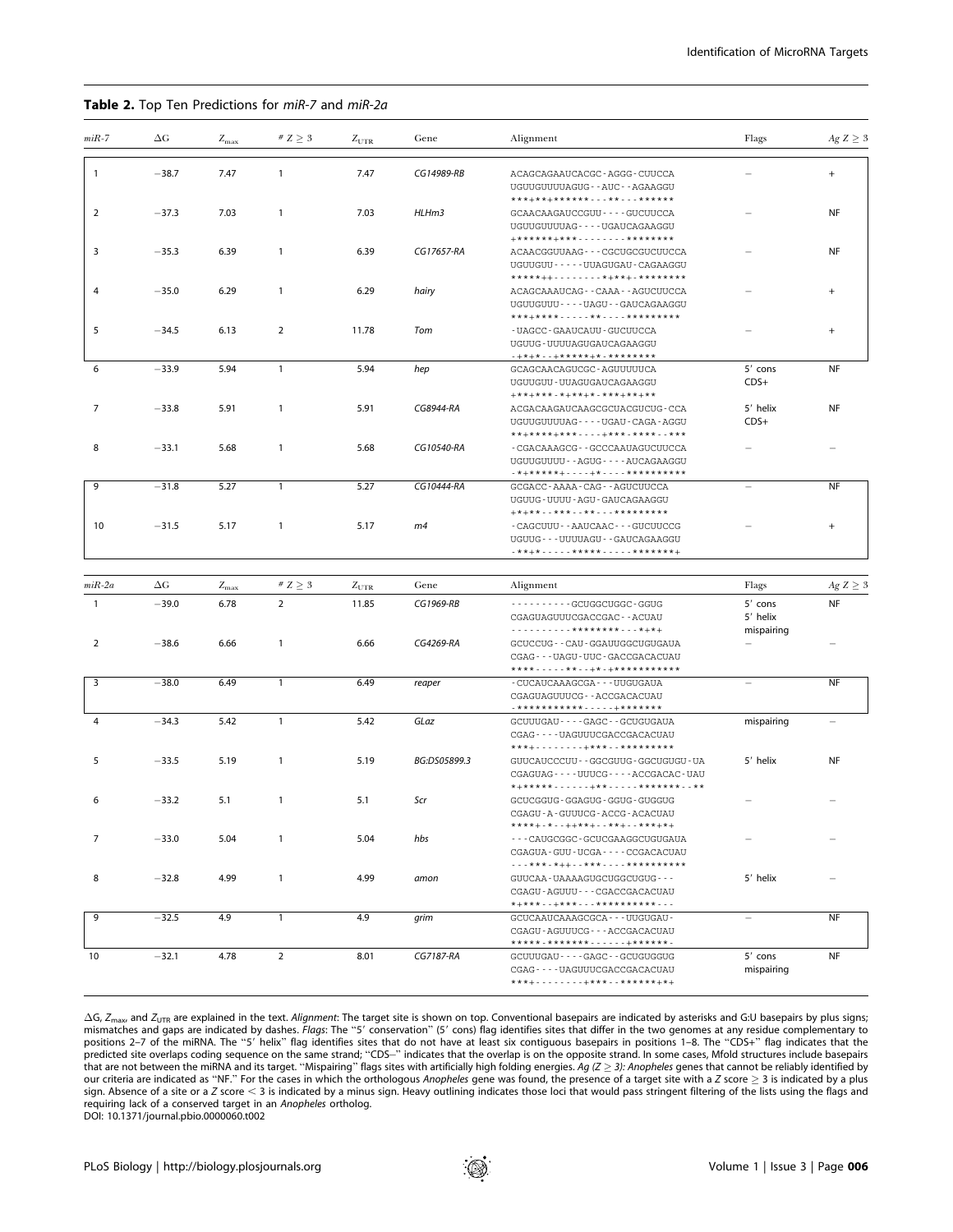| Rank | Gene    | Function                   | Enzyme      | # $Z > 3$ | $Z_{\text{UTR}}$ |
|------|---------|----------------------------|-------------|-----------|------------------|
|      |         |                            |             |           |                  |
|      | CG31651 | Protein GalNAc transferase | EC:2.4.1.41 |           | 7.31             |
|      | CG5599  | Val Leu Ile degradation    | $EC:2.3.1-$ |           | 6.53             |
|      | CG1673  | Val Leu Ile degradation    | EC:2.6.1.42 |           | 5.75             |
|      | fz      | Cell polarity              |             |           | 4.89             |
| 5    | CG8199  | Val Leu Ile degradation    | EC:1.2.4.4  |           | 4.53             |
| 6    | CG18549 |                            |             |           | 4.23             |
|      | CG1140  | Val Leu Ile degradation    | EC:2.8.3.5  |           | 3.9              |
| 8    | scu     | Val Leu Ile degradation    | EC:1.1.1.35 |           | 3.81             |
| 9    | CG15093 | Val Leu Ile degradation    | EC:1.1.1.31 |           | 3.79             |
| 10   | CG7740  | Membrane protein           |             |           | 3.64             |
|      | CG17896 | Val Leu Ile degradation    | EC:1.2.1.27 |           | 3.61             |
|      |         |                            |             |           |                  |

#### Table 3. miR-277 Targets

Required:  $Z \geq 3$  for D. melanogaster, D. pseudoobscura, Anopheles. DOI: 10.1371/journal.pbio.0000060.t003

expressing cells at the wing margin (Figure 3E); wingless expression was also reduced (data not shown). Although bHLH transcription factors and  $Brd$ -like genes of the  $E(spl)$ complex are not strictly required for all aspects of Notch activity at the wing margin, they are required for cut expression (Ligoxygakis et al. 1999). miR-7 expression might provide a means to simultaneously downregulate these and other proteins, which might otherwise function redundantly to mediate Notch activity in the wing margin. We also noted reduced spacing of veins 3 and 4 in these wings, which may also reflect reduced Notch activity in controlling tissue growth (Baonza and Garcia-Bellido 1999). E(spl) genes are also expressed in proneural clusters, where they are required for sense organ determination and bristle patterning. Clones of cells lacking multiple genes of the  $E(spl)$  complex form extra bristles (de Celis et al. 1996). Consistent with this, we observed that expression of miR-7 under ptc–Gal4 control causes ectopic bristles and bristle duplication in the scutellum (data not shown). Taken together, these findings support the prediction that  $miR-7$  miRNA regulates expression of bHLH and Brd-like proteins encoded by hairy and the  $E(spl)$  and Brd complex genes and implicates  $miR-7$  as a possible regulator of Notch target gene expression. A more detailed analysis of miR-7 function will require isolation of lack of function mutations in the  $miR-7$  gene.

Lai (2002) has reported complementarity between some miRNAs and sequence elements known as K boxes, Brd boxes, and GY boxes in the  $3'$  UTRs of  $E(spl)$  and  $Brd$  complex genes. K boxes and Brd boxes have been implicated in posttranscriptional regulation, though no function was assigned to the miR-7 complementary GY boxes (Lai and Posakony 1997; Lai et al. 1998). The presence of GY boxes in several  $E(spl)$  and Brd complex genes, as well as in hairy and extramachrochatae has been reported (Lai and Posokony 1998). Based on the presence of these boxes, Lai (2002) predicted miR-7 target sites in HLHm3 and in Tom. We extend these predictions to a much larger gene family and provide experimental validation for some of them, indicating that GY boxes participate in the regulation of Notch target genes.

### miR-2 Regulates Proapoptotic Genes

The proapoptotic genes reaper and grim were among the top predictions for miR-2a and miR-2b (see Table 2). reaper, grim, and the third proapoptotic gene sickle are clustered in the genome and show blocks of high conservation in their 3' UTRs, which include the  $miR-2$  family target sites (underlined in Figure 4A). Alignment of these sites shows a very similar pattern of predicted miRNA binding (Figure 4B). The corresponding sites are highly similar in D. pseudoobscura, but the orthologous genes cannot be identified in Anopheles. To evaluate these predictions, we made 3' UTR sensor transgenes for reaper, grim, and sickle. The expression level of the reaper 3' UTR sensor transgene was too low to be reliably studied in transgenic flies, so we used an in vitro assay to assess its function. Drosophila Schneider S2 cells express the miR-2 family of miRNAs (Lagos-Quintana et al. 2001). S2 cells were transfected with the reaper 3' UTR construct or with a version of the construct in which the miR-2-binding site was mutated (the residues shown in Figure 4B were replaced by a NotI site). A low level of GFP expression was detected in immunoblots of cells transfected with the reaper 3' UTR construct (Figure 4C, lane 2). The level of GFP expression was much higher in cells transfected with the mutated UTR construct, suggesting that the endogenous miR-2 family miRNAs in S2 cells can repress expression of a reporter construct via the reaper 3' UTR. The grim and sickle 3' UTR sensor transgenes were expressed at detectable levels in transgenic flies and were both downregulated by expression of  $miR-2b$  in the wing disc (Figure 4D and 4E). The  $miR-13$ family is similar in sequence to the  $miR-2$  family. Experimental validation will be needed to determine whether reaper, grim, and sickle are also regulated by miR-13. Identification of reaper, grim, and sickle as targets suggests that miR-2 family miRNAs may be involved in control of apoptosis.

#### Statistical Evaluation of Target Predictions

Although a number of the top-ranking sites identified in our screen have been experimentally validated, we wanted to assess the likelihood that sites with equivalent scores can be found by chance. To do so, we calculated E-values for the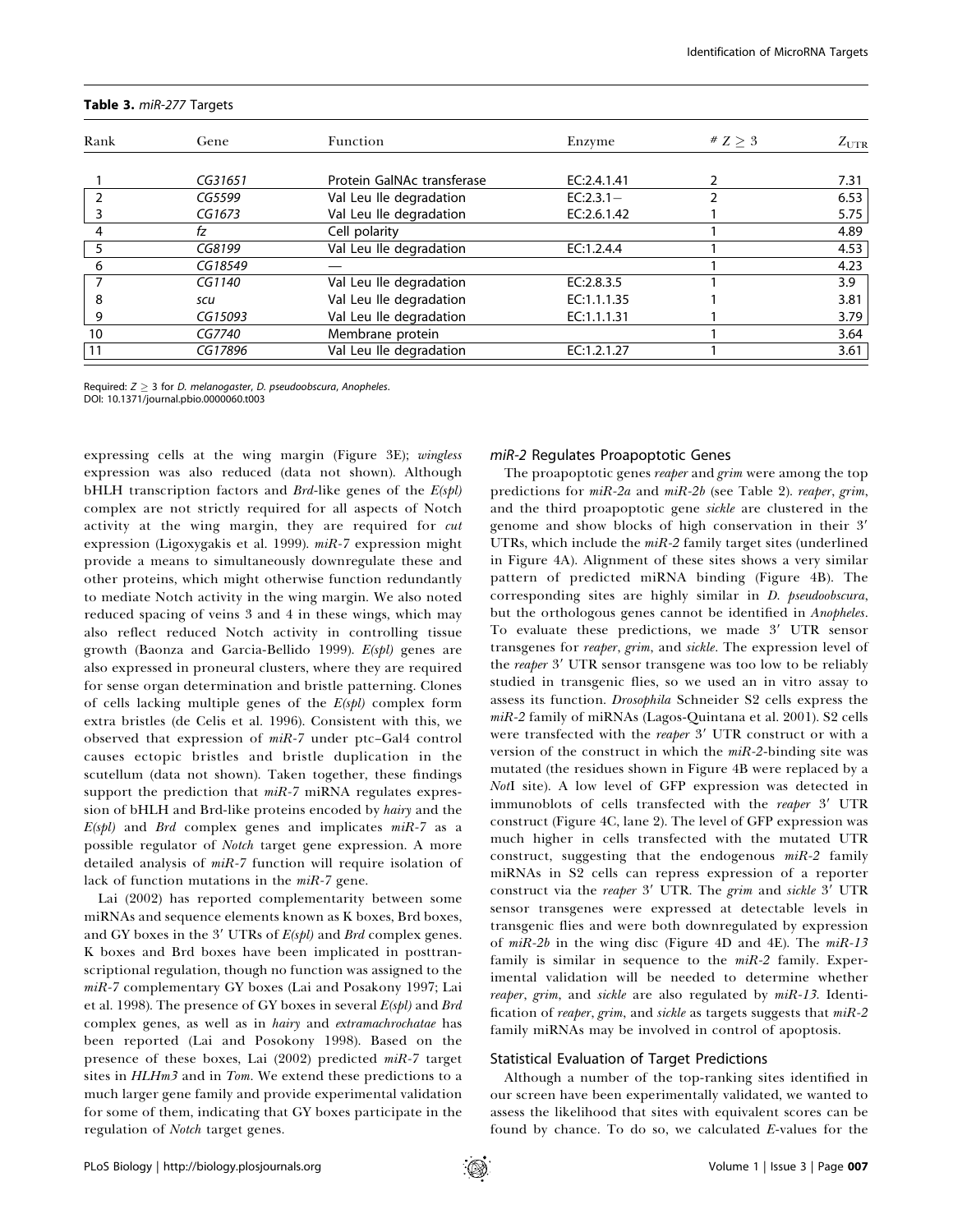

#### Figure 3. Experimental Validation of miR-7 Targets

(A) Schematic representation of the  $E(spl)$  and Brd gene complexes, which contain multiple predicted miR-7 target genes. bHLH-type transcriptional repressors are shown in red. Brd-type proteins are shown in blue. Other transcripts in the  $E(spl)$  cluster are in gray. Black asterisks indicate sites with no mismatch in the first eight residues (likely to be valid sites).

(B)  $miR$ -7 miRNA sequence showing the pattern of basepairing with target sites in  $E(spl)$  and Brd complex genes sorted in order of predicted folding energy. Yellow indicates a conventional basepair. Orange indicates a G:U basepair. Blue indicates a mismatch. The black bars indicate the position of loops in the target sites.

(C) Expression of the  $miR$ -7 sensor transgene is shown in green. Expression of the red fluorescent protein  $miR$ -7 miRNA under ptc–Gal4 control is shown in red. The right panel shows the miR-7 sensor alone.

(D and E) Expression of the m4 3' UTR and hairy 3' UTR sensor transgenes (green) were downregulated by miR-7 (red). Expression of the hairy 3' UTR sensor was much lower than the  $m43'$  UTR sensor overall. Cut protein, shown in blue, was downregulated in  $mR-7$  expressing cells. The right panel shows a second example of Cut repression. The lower panel shows Cut channel alone.

 $(F)$  ClustalW alignment of miR-7 target sites in the 3' UTRs of hairy from several species. Asterisks indicate sequence identity. Black type indicates basepairs by Mfold (including G:U basepairs). Gray shading highlights the conserved miRNA–target binding region in all five species.

(G) Cuticle preparations of a wild-type adult wing and a wing expressing miR-7 under ptc–Gal4 control in the region between veins 3 and 4. Note the notching of the wing and the reduction of the region between veins 3 and 4, leading to partial fusion proximally. The size of the posterior compartment was increased apparently to compensate for reduction of the vein 3–4 region. DOI: 10.1371/journal.pbio.0000060.g003

bantam miRNA based on the tail of the cumulative distribution of  $\Delta G$  values for 10,000 random matches. An E-value predicts the number of background matches with a similar or better score (E-values scale with database size and are applicable to any distribution profile). Values greater than 1 are not significant, while those close to 0 are very significant. The results are presented on a logarithmic scale for UTRs containing one, two, or four sites of a given  $\Delta G$  value (Figure 5). The best single bantam site in the hid UTR had an E-value of 1.3. This means that background matches reach RNA–duplex energies similar to the best sites, even in the smaller conserved 3' UTR database. Indeed, target sites predicted using shuffled bantam miRNA sequences give folding energy distributions very similar to the native sequence (data not shown). Although single sites are not statistically significant, the presence of multiple sites within a single UTR can greatly increase the significance of the prediction. Combining the three *bantam* sites  $(Z > 3)$  predicted in the *hid* 3' UTR gives an E-value of  $1.8 \times 10^{-5}$ . Some single sites are sufficient to mediate regulation by a miRNA; however, we emphasize that the lack of statistical significance for even the best single site means that they require experimental validation.

#### Additional Validation by Cross-Genome Comparison

One means to improve the significance of the predictions would be to require conservation in a third genome. The two Drosophila species are separated by an estimated 30 million years. The mosquito A. gambiae is separated from Drosophila by 250 million years. Orthologous mosquito genes have been defined for approximately two-thirds of Drosophila genes; however, systematic comparison showed great differences in length between orthologous gene pairs (Zdobnov et al. 2002). Indeed, we were able to identify orthologous last exons with confidence for only half of these pairs, or one-third of D. melanogaster genes. We have therefore chosen to use conservation in Anopheles to provide more stringent evaluation of target site conservation, instead of requiring it generally. The presence of a conserved site with a high Z score across all three genomes increases the confidence that the site is functional. To illustrate the utility and limitations of this, we examined the top 100 predictions for miR-7 and miR-2. The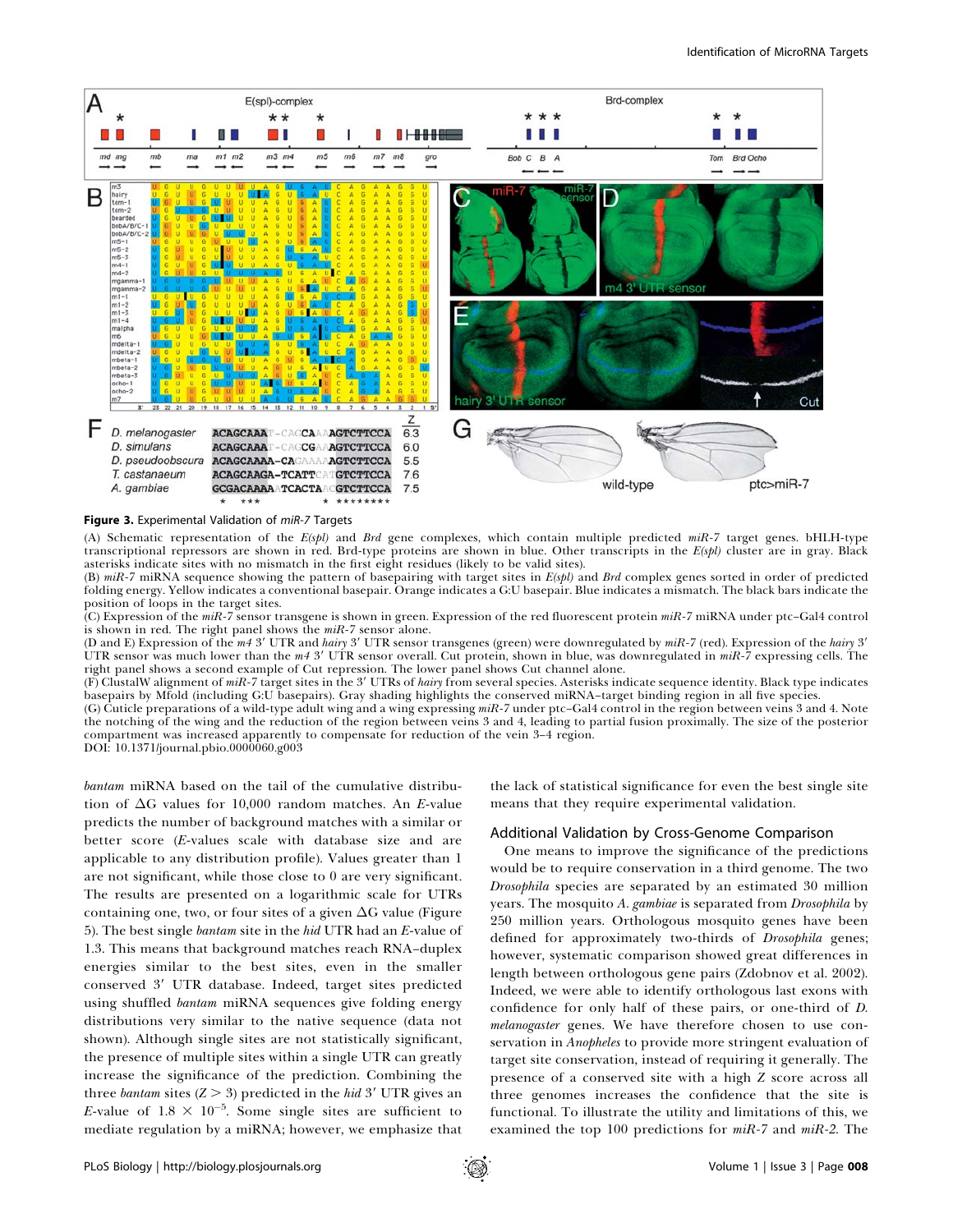

Figure 4. Experimental Validation of miR-2 Targets

(A) Conservation of sequences in the  $3'$  UTRs of reaper, grim, and sickle genes of D. melanogaster and D. pseudoobscura. Blocks of high sequence similarity are color-coded. The location of predicted  $\vec{m}$  R-2 $\hat{m}$  R-13 family target sites are underlined in black.

(B) ClustalW alignment of predicted  $miR-2/miR-13$  family target sites in the reaper, grim, and sickle  $3'$  UTRs. Z scores for  $miR-2a$  and  $miR-2b$ are shown for each site. The first bases of the grim and sickle sites do not pair with the miRNAs. Because we use a hairpin-forming linker sequence, this causes a penalty in Mfold, which gives these sites lower Z scores than they should otherwise have.

(C) Immunoblot of S2 cells transfected to express a tubulin promoter–EGFP–reaper 3' UTR construct (lane 2) or a comparable construct from which the miR-2/miR-13-binding site in the UTR was deleted (lane 3). Control cells were transfected with empty vector (lane 1). The blot was probed first with antibody to GFP and then reprobed with anti-tubulin as a loading control.

(D and E) Expression of the grim and sickle  $3'$  UTR sensor transgenes (green) was downregulated by miR-2b expressed under ptc–Gal4 control (red).

DOI: 10.1371/journal.pbio.0000060.g004

Anopheles orthologs were identified for 52 of the top 100 predicted miR-7 targets. Of these, 11 had conserved target sites ( $Z \geq 3$ ), including four of the top ten predictions: *hairy*, Tom, m4, and CG14989 (see Table 2). For miR-2a, forty of the top hundred predictions had a detectable ortholog in Anopheles. Of these sites, five were conserved in Anopheles (Z  $\geq$  3), and none of these were among the top ten predictions. Conservation in Anopheles can be used to enrich for sites with a higher probability of being valid, but increases the risk of missing real targets. It is only useful in cases where the orthologous UTR region can be identified, which, for example, is not the case for the validated  $m/R-2a$  targets grim, reaper, and sickle.

#### miR-277: A Metabolic Switch?

Table 3 shows predicted miR-277 targets that are conserved  $(Z \ge 3)$  in Anopheles. Of the top 11, seven are enzymes involved in branched chain amino acid degradation (Figure 6). At more relaxed stringency  $(Z \ge 2)$ , two additional enzymes were identified (Figure 6) along with a number of unrelated loci. This striking clustering of functionally related enzymes suggests that miR-277 regulates the pathway for valine, leucine, and isoleucine degradation by downregulating many of its enzymes and thus acts as a metabolic switch. The degradation of these essential amino acids is presumably



Figure 5. Statistical Evaluation of Predicted Targets

Plot of E-values as a function of free energy of folding. Y-axis: logarithmic scale of E-values. X-axis: free energy of folding calculated by Mfold. Calculations for one, two, and four sites are shown separately. The position of the best bantam site in hid is shown for reference.<br>DOI: 10.1371/journal.pbio.0000060.g005

regulated under conditions of starvation or excess dietary intake. miR-277 expression has so far only been detected in adult flies (Aravin et al. 2003; Lai et al. 2003), suggesting a role in regulating metabolic responses to environmental conditions. Interestingly, the human homolog of CG8199 is mutated in maple syrup urine disease. It remains to be determined whether these enzymes are regulated by miRNAs in vertebrates.

#### Features Shared by Validated Targets

Comparison of the five previously validated targets and the six new targets validated here revealed three features shared by all sites. First, cross-genome comparison showed perfect sequence identity in the target site residues that basepair with residues 2–8 of the miRNA (see Figure 1B). This was also true for the newly validated target sites (data not shown). Second, the pattern of basepairing between the miRNAs and their targets, shown in Figure 2A, suggested that a continuous helix of at least six of the first eight basepairs might be required (allowing G:U basepairs). This was also true for the newly validated target sites (see Figures 3B and 4B). Third, many transcripts in the D. melanogaster genome overlap other transcripts on the same strand or on the opposite strand of the DNA. There are many examples of alternate splicing that produce alternate 3' UTRs so that one UTR variant may include coding exons from another variant. In such cases, the basis for the sequence conservation between genomes is unclear. None of the validated sites from Drosophila overlaps coding sequence (CDS) on either strand (this feature was not examined for the C. elegans sites).

Target sites that do not share these features are indicated in Table 2. These features can be used to increase the stringency of the screen, by discounting sites that differ from validated targets. For miR-7 this would eliminate two of the top ten predictions so that the validated targets would constitute three of the remaining top eight predictions. For miR-2a this would eliminate four of the top ten predictions, so that the validated targets reaper and grim would rank in positions 2 and 6. We have chosen not to implement the flags as filters to exclude predictions because they are based on a relatively small set of 11 validated targets, although we note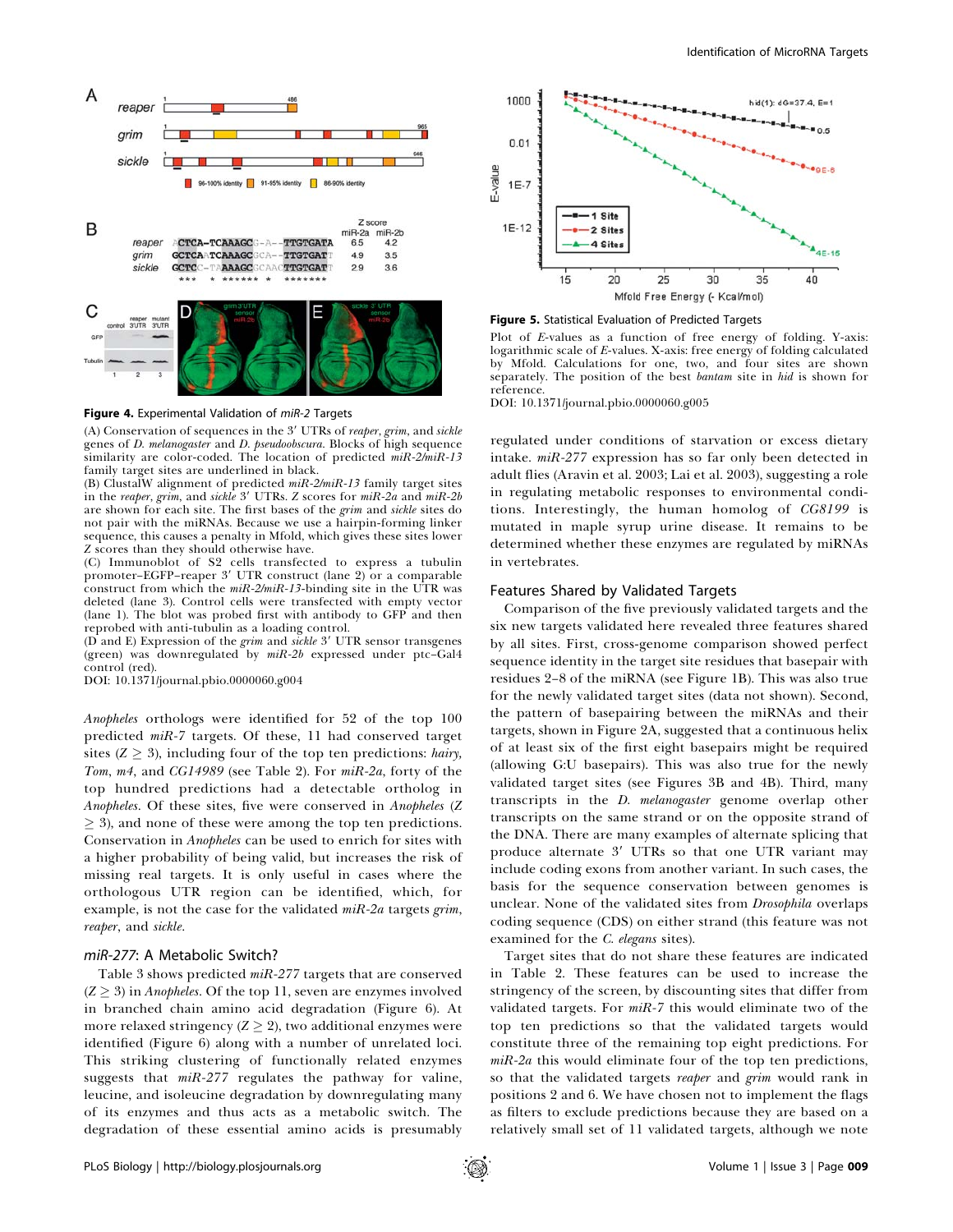# VALINE, LEUCINE AND ISOLEUCINE DEGRADATION





Enzymes identified as miR-277 targets are boxed and identified by CG number. Red boxes required  $Z > 3$  in Anopheles. Blue boxes required  $Z > 2$ in Anopheles. In addition to the predicted targets, the other enzymes for which the gene has been identified in Drosophila are shaded in green. The metabolic pathway chart is from www.genome.ad.jp/kegg/pathway/map/map00280.html. DOI: 10.1371/journal.pbio.0000060.g006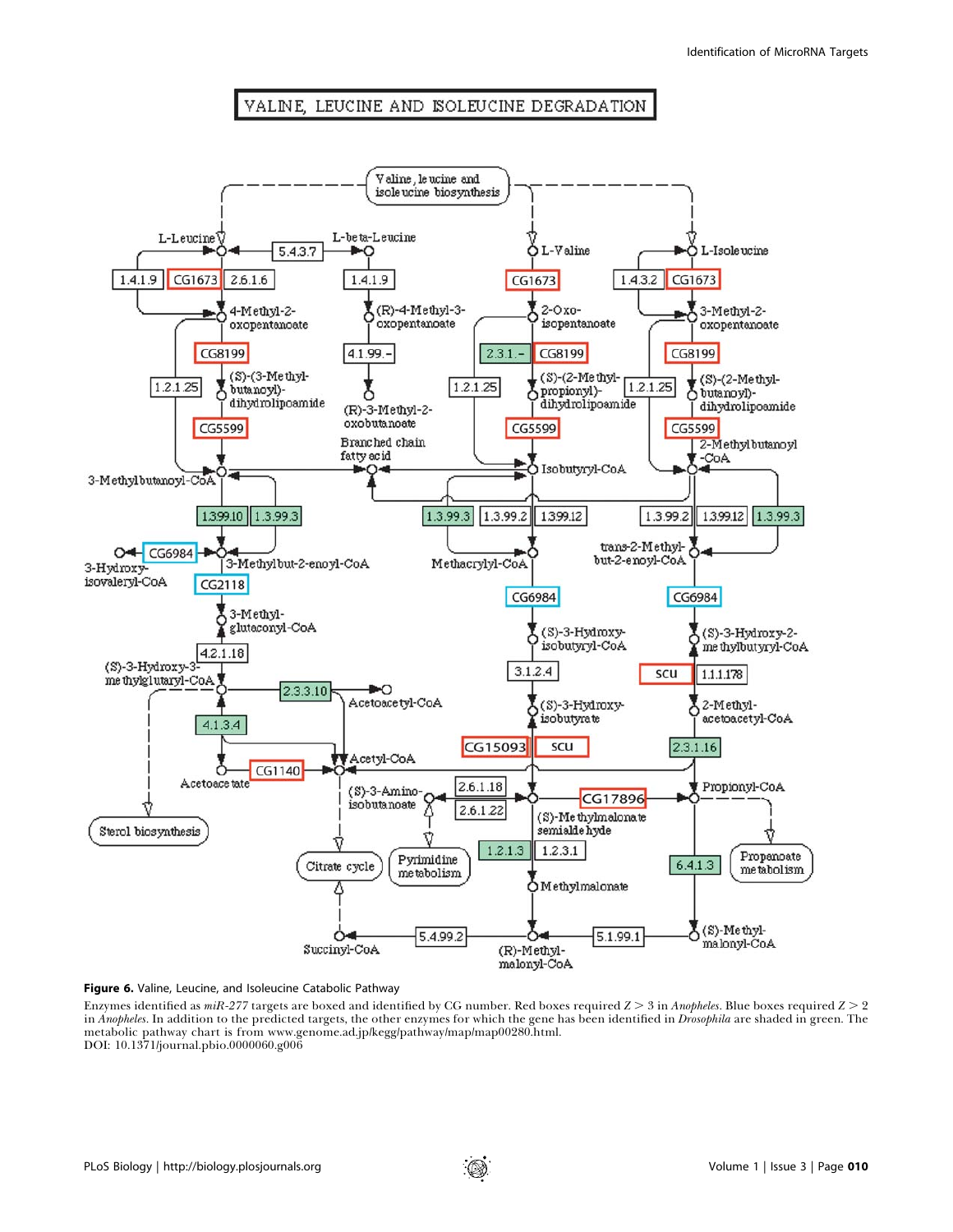that all nine predicted miR-277 targets would pass such a filter. When more targets are validated, we will learn whether these features have a general predictive value.

# **Discussion**

One of the major limitations in studying animal miRNA function is the difficulty in identifying miRNA targets. Our screening strategy has proven to be useful for predicting new miRNA targets. Three new targets have been experimentally validated for  $miR-7$  and for  $miR-2$ , bringing the total number of validated targets of animal miRNAs to 11. In addition, we predict a number of miRNA–target pairs or target families that seem likely to be valid, but require experimental validation. Our study depended on the high-quality annotation of the D. melanogaster genome and the availability of the D. pseudoobscura genome sequence. Where possible, we have extended the analysis to include evaluation of predicted sites in the A. gambiae genome. More complete annotations of the fly and mosquito genomes, aided by cDNA sequencing projects, will increase the number of genes for which orthologous UTR sequences can be defined. This will permit more sensitive and more extensive cross-genome comparison. We also expect improvements to come from further knowledge of the structural requirements of miRNA-target pairing.

#### Evaluation of Target Predictions

In designing the screening strategy, we considered the balance between sensitivity and specificity. We chose a search strategy that was based on the known examples, but generalized to allow detection of similar targets. By doing so, we risk missing fewer valid targets at the expense of including more false positives, as indicated by our statistical analysis (see Figure 5). To help distinguish false positives from potentially valid targets, we identify features shared by valid targets and, where possible, test predictions for conservation in a third, more distantly related, genome. Both positive and negative results in tests of new predictions will provide a better understanding of how miRNAs bind their targets, perhaps highlighting positions that are particularly critical. This may permit us to achieve both high sensitivity and high specificity in target prediction.

Complete tables of target site predictions are available as Dataset S1 and at www.miRNA.embl.de. These tables report Z scores and sequences for the D. melanogaster and D. pseudoobscura target sites and, where possible, for the Anopheles target site. The tables contain flags to identify sites that share the features described above. We recommend using these flags to filter the predictions, but note that this may exclude valid targets. (Filtered tables containing the top 100 predictions are available as Dataset S2 and at www.miRNA.embl.de) We recommend making use of the Anopheles data to discount predictions where the othologous gene is identified and the site is absent or has a low Z score  $(Z < 2)$ . We emphasize that the absence of an identified orthologous  $3'$  UTR in the mosquito should not be taken as evidence that a target prediction is not valid.

The presence of a conserved site in all three genomes increases the confidence that a predicted site is valid, as in the case of the miR-7 sites in hairy and Tom. Also, dpld, the Drosophila homolog of the let-7 target lin-41, ranks second among Drosophila let-7 targets when conservation in Anopheles was required. A number of other target predictions that meet these requirements look quite promising. We have high confidence that the cluster of enzymes in the branched chain amino-acid degradation pathway will prove to be valid miR-277 targets. Another promising candidate is the predicted miR-9a target Lyra. Lyra contains two predicted miR-9a sites. The best Lyra site ranks first among all predicted miR-9a targets that are conserved in Anopheles. Intriguingly, mutations affecting the  $Lyra 3' UTR$  lead to a dominant phenotype and to increased Lyra protein levels, an observation that strongly suggests that Lyra is subject to translational regulation. miR-9 is an excellent candidate to mediate this regulation. Many other miRNA–target pairs are identified with sites of a similar quality to those mentioned here (examples include four conserved sites for miR-309 in Ets65a at  $Z \geq 2$ ). As a cautionary note, we wish to emphasize that conservation of target sites in Anopheles, while compelling, should not be taken as sufficient evidence of function without experimental validation.

Although it is more difficult to distinguish functional sites from false positives in the cases where only two genomes are compared, we have made use of the clustering of related genes to identify real targets. reaper, grim, and sickle have been validated as miR-2 targets. We note that the Netrin receptor unc-5 and Netrin-A rank second and fourth among predicted miR-288 targets. We also noted an abundance of transcription factors among the predicted targets of miR-9, miR-279, and miR-286 for which orthologous UTRs were not identified in Anopheles. These predictions merit further study.

#### Single versus Multiple Sites

Our statistical analysis shows that the very best single predicted target sites are not statistically significant, even though we have used a reduced database consisting of conserved 3' UTR sequences. This means that prediction of any single target site cannot be taken as evidence for regulation of a transcript by a miRNA without experimental validation. Sites that are not statistically significant alone can be significant when combined. For example, although none of the bantam sites are significant individually, their combined scores are highly significant and supported by experimental validation. 3' UTRs with multiple predicted target sites are likely to be valid targets for regulation by the miRNA, particularly if their best single sites also rank high in the lists of predicted targets.

Despite the advantages conferred by multiple sites, single miRNA target sites can mediate regulation in vivo. The C. elegans lin-4 miRNA appears to regulate its target lin-28 through a single site (Moss et al. 1997). We have presented evidence that miR-2 family miRNAs can regulate expression of transgenes containing the 3' UTRs of reaper and grim, which have one predicted target site, as well as the sickle 3' UTR, which has two predicted sites. Similarly,  $miR-7$  can regulate expression of transgenes containing the HLHm3, m4, and hairy 3' UTRs, which have one predicted target site. Further work will be needed to gain insight into what makes some single sites functional and others not. One possibility is that a single site for one miRNA might function in conjunction with independent target sites for other miRNAs in the same UTR. Indeed, a survey of our lists of target predictions indicates that many 3' UTRs are predicted to contain binding sites for more than one miRNA.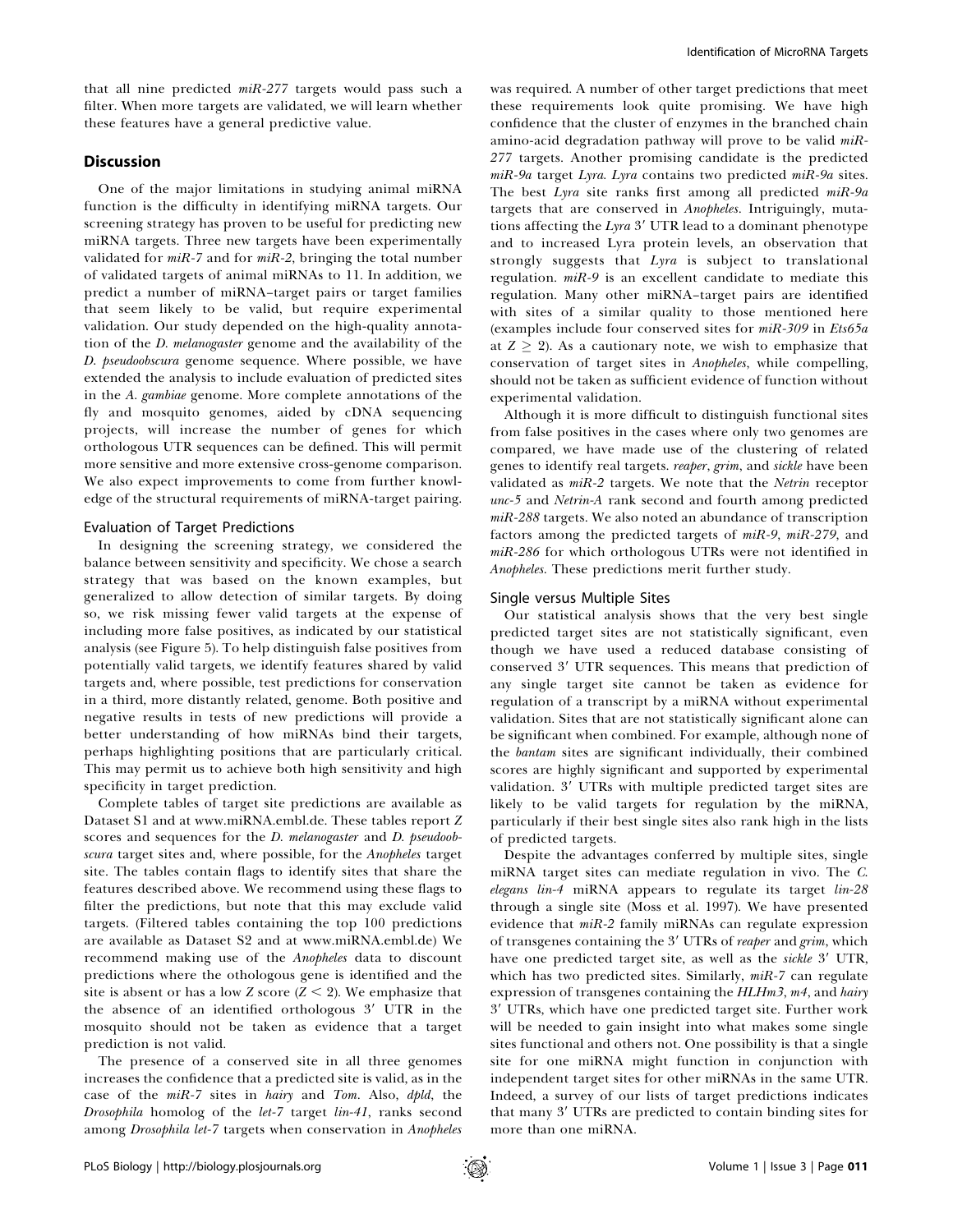#### Materials and Methods

Conserved 3' UTR database. D. melanogaster 3' UTRs were obtained from the Berkeley Drosophila Genome Project (www.fruitfly.org/ annot/release3.html) and those of  $>50$  nt were selected. Duplicate UTRs from different splice variants of the same transcript were removed. For each of the resulting 10,196 nonredundant 3' UTRs, we mapped the last 50 amino acids of the corresponding open reading frame to the *D. pseudoobscura* genome sequence with TBLASTN ( $E \le$ 10<sup>-5</sup>; hgsc.bcm.tmc.edu/projects/Drosophila). We selected UTR matches that included the last 10 residues and had a sequence identity  ${\geq}80\%$  or  $E\leq 10^{-10}$  and compared these UTRs to the  $3{,}000$  nt downstream of the putative D. pseudoobscura ortholog with BLASTN (word size = 7;  $E \le 10,000$ , assuming a database the size of the whole D. pseudoobscura genome). Nonconserved nucleotides or those outside the matched regions were replaced by  $N<sub>s</sub>$  in the  $D$ . melanogaster  $3'$  UTR database to produce the conserved  $3'$  UTR database. The  $D$ . pseudoobscura genome has not been fully assembled. This means that some *D. pseudoobscura* genes are located close enough to the end of a contig that the UTR sequences may be missed. 386 D. melanogaster genes mapped to the D. pseudoobscura genome less than 1 kb from a contig end; 189 mapped less than 500 nt from a contig end. UTR conservation may be underestimated for these genes. For 3,564 genes, we did not detect a suitable ortholog using this protocol. Of these, 571 are known genes; the others are predicted genes about which little is known. For the 4,662 D. melanogaster genes lacking annotated UTRs, we assumed 3' UTRs of 2 kb after of the stop codon and built a separate database of predicted UTRs. The search for Anopheles orthologs was done using TBLASTN for the last 50 amino acids of each D. melanogaster ORF. Owing to the more extensive sequence divergence, a lower cutoff threshold was allowed ( $E \le 0.05$ ) if the last exon of the predicted ORF mapped to the same location  $(±1 kb)$  in the annotated genome as the orthologous gene (Zdobnov et al. 2002). If not, the cutoff was  $E \leq 10^{-5}$ , as for *D. pseudoobscura*. The second, more stringent step of comparing the last 10 amino acids was omitted.

Sequence search. HMMer (Eddy 1996) profiles were constructed for each of two alignments per miRNA containing copies of the reverse complement of the first  $(5')$  8 nt of the miRNA. The first alignment contained five copies of the exact complement; the second had an additional five copies with C replaced by T and A replaced by G to allow for G:U mismatches. We searched the conserved 3' UTR database with both profiles and lenient domain bit score threshold (domT  $\geq$  3) and combined the results. Sequence matches were extended to miRNA length plus 5 nt, the hairpin loop and miRNA sequence were added, and the sequence was evaluated using Mfold. For Anopheles, predicted UTRs were searched for the presence of residues 2–7 of the predicted target site. The target sequences were extended and evaluated using Mfold. Only the best site in the Anopheles UTR was reported.

Statistics. For each miRNA, we calculated the mean and SD of a background distribution, i.e., the Mfold free energy  $\Delta G$  of 10,000 randomly selected sequences from the conserved UTR database with lengths of miRNA plus 5 nt. For each prediction, we calculated the Z score as the number of SDs above the mean. To compute E-values, we fit an exponential function to the cumulative background distributions extrapolated it to give a value for any observed energy and database size. E-values are not restricted to normal distributions and scale with database size, so different searches can be compared.

Constructs. The hairy, HLHm3, reaper, grim, and sickle 3' UTRs were amplified by polymerase chain reaction from genomic DNA and cloned into tubulin–EGFP as described (Brennecke et al. 2003). m4 lacks an annotation for its 3' UTR. A predicted UTR consisting of 900 nt was used. The  $miR-7$  hairpin and the  $miR-2b$  hairpin from the spitz intron were cloned downstream of DSred2 (Clontech, Palo Alto, California, United States) in pUAST.

Antibodies. Rabbit anti-GFP (TP401) was purchased from Torrey Pines Biolabs (Houston, Texas, United States). Mouse anti-tubulin (T-9026) was purchased from Sigma (St. Louis, Missouri, United States). Mouse anti-Cut is described in Blochlinger et al. (1993).

#### Supporting Information

#### Dataset S1. Complete Lists

These contain all predicted targets for each miRNA. There is one file per miRNA. No filtering has been done. From left, the columns are as follows:

gene: FlyBase identifier.

name: if there is one, in addition to the identifier.

GO term: gene ontology information about the gene product.

 $Z$  (me): score for the  $\breve{D}$ . melanogaster site.

 $dG$ (me): folding energy for the  $D$ . melanogaster site.

Alignment (me): of the miRNA to the target site; asterisk, conventional basepair; plus sign, G:U basepair; minus sign, mismatch.

start and stop: position of the site in the 3' UTR.

mfold (me): the target site, linker, and miRNA sequence as submitted to Mfold.

#sites: total number of sites for the miRNA found in that UTR.

 $Z(UTR)$ : sum of Z for all sites  $Z \geq 3$  in that UTR.

Z(max): the best Z score for the UTR.

 $\#Z>3$ : total number of sites of  $Z \geq 3$  found in that UTR.

UTR: whether the site is an experimentally defined or predicted UTR. 5' conservation, 5' helix, CDS+, CDS-, and mispairing flags are described in text and in Table 2.

 $Z(ps)$ :  $Z$  score for the corresponding site from  $D$ .  $pseudoobscura$ . It is not always possible to unambiguously identify the corresponding site from D. pseudoobscura, even though the sequence is in the database (because the genome is not assembled and some regions appear two or more times). We chose to omit ambiguous cases. This problem will disappear when the D. pseudoobscura genome sequence is assembled so that unambiguous gene assignment is possible.

 $dG(ps)$ : folding energy for the site in the D. pseudoobscura UTR. The folding energy can be used to determine a Z score on the same scale as the site from D. melanogaster. This allows a direct comparison of site quality.

Alignment (ps): as above, for the D. pseudoobscura site.

 $Mfold$  (ps): as above, for the  $D.$  pseudoobscura site.

Ano-tblastn: TBLASTN score for the Anopheles ortholog (explained in the text).

Z(ano): as above, for Anopheles.

dG(ano): as above, for Anopheles.

Aln(ano): as above, for Anopheles.

Mfold(ano): as above, for Anopheles.

DOI: 10.1371/journal.pbio.0000060.sd001

#### Dataset S2. Top 100 List

This dataset presents our recommended filtering of the lists. Only sites in experimentally validated UTRs were included. The 5' conservation, 5' helix, CDS+, and CDS- flags were used to discard sites that we consider less likely to be valid. This allows use of a lower Z score cutoff ( $Z \ge 2$ ). Sites of  $Z < 2$  were removed and  $Z_{\text{UTR}}$  includes all sites  $Z \geq 2$ . Columns are as above, except the flags have been removed.

DOI: 10.1371/journal.pbio.0000060.sd002

#### Accession Numbers

The accession numbers for the miRNAs discussed in this paper are bantam (AJ550546, Rfam MI0000387), let-7 (NR $_000938$ ), lin-4 (NR\_000799), miR-2a (RF00047, AJ421757), miR-4 (AJ421762), miR-7 (AJ421767), miR-9 (AJ421769), miR-11 (AJ421771), miR-13a (AJ421773), miR-14 (AJ42177), and miR-277 (Rfam MI0000360).

The accession numbers for the target genes discussed in this paper are *CG1140* (NM\_167928), *CG1673* (NM\_132656), *CG5599* (NM\_132772), CG8199 (NM\_141648), CG15093 (NM\_166306), CG17896 (NM\_130489), dpld (NM\_080033), Drice (NM\_079827), grim (NM\_079413), hairy (NM\_079253), hairy (D. simulans) (AY055843), hairy (T. castaneum) (AJ457831), hid (NM\_079412), HLHm3 (NM\_079785), lin-14 (NM\_077516), lin-28 (NM\_059880), lin-41 (NM\_060087), lin-57 (NM\_076575), Lyra (NM\_080079), m4 (NM\_079786), reaper (NM\_079414), scu (NM\_078672), sickle (AF460844), and Tom (NM\_079349).

#### Acknowledgments

We thank Ann-Mari Voie for preparing transgenic strains.

Conflicts of Interest. The authors have declared that no conflicts of interest exist.

Author Contributions. AS, JB, RBR, and SMC conceived and designed the experiments. AS and JB performed the experiments. AS, JB, RBR, and SMC analyzed the data. AS, JB, RBR, and SMC wrote the paper.  $\blacksquare$